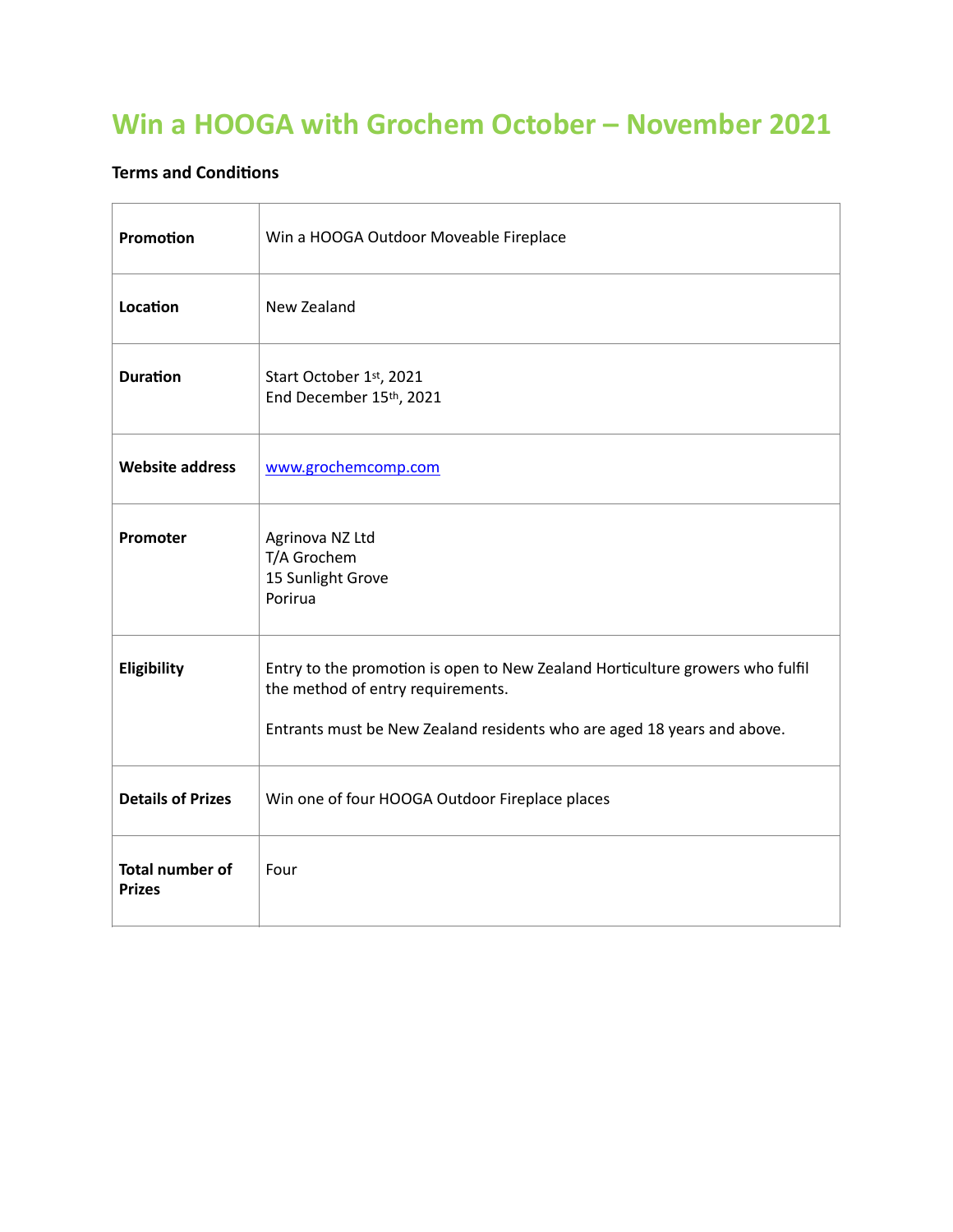| <b>Method of entry</b>                               | To enter, an entrant must during the promotion period.<br>Purchase one or more of these Products NORDOX® SAVVY® AMBITIOUS®<br>BAPSOL <sup>®</sup> METEOR <sup>®</sup> or other Grochem products over the value of \$1,000.00<br>Then complete the online entry form through the QR Code or<br>www.grochemcomp.com with all details requested.<br>Proof of purchase will be required on request to receive prize. |
|------------------------------------------------------|------------------------------------------------------------------------------------------------------------------------------------------------------------------------------------------------------------------------------------------------------------------------------------------------------------------------------------------------------------------------------------------------------------------|
| Maximum number<br>of entries                         | There is no maximum, Multiple entries allowed to increase your chances of<br>winning, but must be for a different \$1000.00 or more purchase and at a different<br>time.                                                                                                                                                                                                                                         |
| <b>Prize Draw</b><br><b>HOOGA</b><br><b>Padlocks</b> | A prize draw will occur at 10.00am 15 <sup>th</sup> December 2021 to randomly select a<br>winner. This selection is final.<br>100 Blue safe Fingerprint padlocks will be dispatched to the first 100 entries<br>submitted.                                                                                                                                                                                       |
| <b>Notification of</b><br><b>Winners</b>             | Winners will be notified by phone call no later than the 17th of December 2021                                                                                                                                                                                                                                                                                                                                   |
| <b>Public</b><br><b>Announcement of</b><br>winners   | Grochem will announce winners on Facebook and Electronic direct mail.                                                                                                                                                                                                                                                                                                                                            |
| <b>Entrants Consent</b>                              | By entering the promotion, unless otherwise advised by the entrant each entrant<br>consents to the information they submit being entered into a database for future<br>promotional or marketing purposes.                                                                                                                                                                                                        |
| <b>Rights of Grochem</b>                             | Grochem reserves the right, in its sole discretion, to cancel, terminate, modify, or<br>suspend the Promotion. Grochem reserves the right, in its sole discretion, to<br>disqualify any individual who tampers with the entry process or violates these<br>terms and conditions                                                                                                                                  |